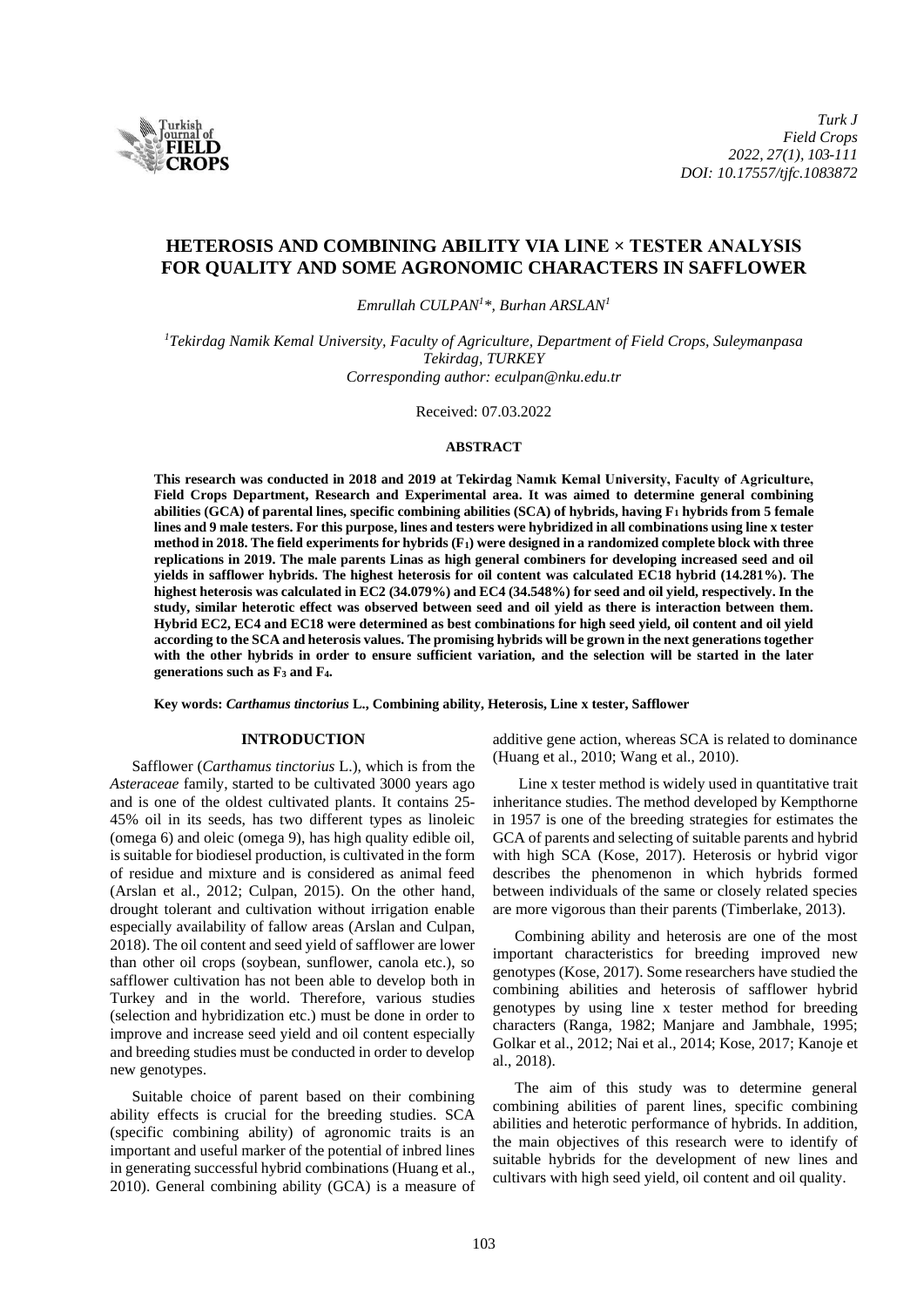# **MATERIALS AND METHODS**

#### *Location of experiment, soil and climate properties*

The study was carried out between 2018 and 2019 at area of research and experiment, Field Crops Department, Faculty of Agriculture, Tekirdag Namik Kemal University (40°59'25.1"N 27°34'49.1"E) in Turkey. The soil of the experimental area was clayey (C), slightly alkaline (pH=7.10), and had sufficient phosphorus, rich in potassium but low in organic matter (1.33 %). The total rainfall at growing period of safflower (April to August) was 196 mm and mean monthly temperature 20.5 °C in experimental area in 2019. In this context, the soil and climate properties of the experimental area are sufficient and suitable for safflower.

# *Experimental design and measurements*

Five selected lines [3 (PI 209287), 21 (PI 369842), 25 (PI 506427), 28 (PI 537601), Dincer] and nine testers [1 (PI 193473), 10 (PI 253520), 29 (PI 560161), 30 (PI 560177), 31 (PI 572432), 35 (PI 603208), Balci, Linas and Olas] were used for the important breeding objectives such as seed yield and oil content. Especially, safflower genotypes with high oil content; 29, 30, 31, 35, Balci, Linas and Olas were used as testers in the study. These lines and testers were obtained from Eskisehir Transitional Zone Agricultural Research Institute (Dincer and Balci), Trakya Agricultural Research Institute (Linas and Olas) and United States Department of Agriculture (USDA) Agricultural Research Service (PI coded). In this study, spininess was used as a morphological marker. Because spininess of safflower was controlled by single dominant gene and the spiny phenotype was wholly dominant to spineless (Pahlavani et al., 2004; Golkar et al., 2010). The lines (spineless) and testers(spiny) were used as female and male plant materials were hybridized through chemical male sterility  $(ch\text{-}ms)$  with gibberellic acid  $(GA_3)$  in June, 2018 (Baydar and Gokmen, 2003; Gokmen, 2004). Thus, 45 hybrid combinations were produced with the line x tester method (Table 1). The seeds obtained from each crossed head were harvested separately on August 1, 2018 and stored in the refrigerator at +4°C.

**Table 1.** Hybrid combinations of male and female genotypes

| <b>Parents</b> |       | <b>Lines</b> $(\varphi)$     |                       |                         |                         |                               |  |  |  |
|----------------|-------|------------------------------|-----------------------|-------------------------|-------------------------|-------------------------------|--|--|--|
|                |       | 3                            | 21                    | 25                      | 28                      | <b>Dincer</b>                 |  |  |  |
|                |       | $3 \times 1$ (BA1)           | $21 \times 1$ (BA7)   | $25 \times 1$ (BA13)    | $28 \times 1$ (BA19)    | $D \times 1$ (EC13)           |  |  |  |
|                | 10    | $3 \times 10$ (BA2)          | $21 \times 10$ (BA8)  | $25 \times 10$ (BA14)   | $28 \times 10$ (BA20)   | $D \times 10$ (EC14)          |  |  |  |
|                | 29    | $3 \times 29$ ( <b>BA3</b> ) | $21 \times 29$ (BA9)  | 25 x 29 ( <b>BA15</b> ) | 28 x 29 ( <b>BA21</b> ) | $D \times 29$ ( <b>EC15</b> ) |  |  |  |
| $\odot$        | 30    | $3 \times 30$ (BA4)          | $21 \times 30$ (BA10) | $25 \times 30$ (BA16)   | 28 x 30 ( <b>BA22</b> ) | D x $30$ (EC16)               |  |  |  |
|                |       | 31 $3 \times 31$ (BA5)       | $21 \times 31$ (BA11) | 25 x 31 ( <b>BA17</b> ) | 28 x 31 ( <b>BA23</b> ) | D x 31 ( <b>EC17</b> )        |  |  |  |
| <b>Testers</b> |       | 35 $3 \times 35$ (BA6)       | $21 \times 35$ (BA12) | 25 x 35 ( <b>BA18</b> ) | 28 x 35 ( <b>BA24</b> ) | D x 35 ( <b>EC18</b> )        |  |  |  |
|                | Balci | $3 \times B$ (EC1)           | $21 \times B$ (EC4)   | 25 x B ( <b>EC7</b> )   | 28 x B ( <b>EC10</b> )  | $D \times B$ (EC19)           |  |  |  |
|                | Linas | $3 \times L$ (EC2)           | $21 \times L$ (EC5)   | $25 \times L (EC8)$     | 28 x L ( <b>EC11</b> )  | $D \times L$ (EC20)           |  |  |  |
|                | Olas  | $3 \times O$ (EC3)           | $21 \times O$ (EC6)   | 25 x O ( <b>EC9</b> )   | 28 x O ( <b>EC12</b> )  | $D \times O$ ( <b>EC21</b> )  |  |  |  |

The seeds of hybrid  $(F_1)$  and their parents were sown by hand on April 19, 2019. The field experiments were designed in a randomized complete block with three replications. Each hybrid seeds were sown in plots with 2 rows; plots were 5 m long, with 50 cm between rows. Nitrogen and phosphorous were applied at the rate of 100 kg N (urea) and 60 kg P (DAP) per hectare, respectively. All phosphorus and half of the nitrogen were applied prior to seed sowing, and the remaining nitrogen was applied in stem elongation stage (about 1.5 months after sowing). Plants that were found to be spineless during the flowering period (non-hybrids) were cut off from the rows so that real hybrids remained in the rows. Ten plants per plot were selected randomly from each of the hybrids and parents for investigation yield components. These characters were plant height (cm), branch number per plant, head number per plant, head diameter (cm), number of seeds per head, 1000 seed weight (g), seed yield (kg ha<sup>-1</sup>), hull content (%), oil content (%), oil yield (kg ha<sup>-1</sup>), linoleic and oleic acid content (%). The all hybrids and parent plants were harvested by hand on August 5, 2019. The oil content analyzes of seeds were measured by reading in the Nuclear Magnetic Resonance (NMR) device as percentage. The

seeds were dehumidified by keeping them in an oven at 70 <sup>o</sup>C for 48 hours. The average oil content was calculated by making three readings in each plot on a 4 g seed NMR device (Erbas, 2012; Arslan and Culpan, 2020). The oil yield was calculated based on oil percentage and seed yield results (Goksoy et al., 2020). The fatty acid composition (linoleic and oleic acid) of hybrids and parents were analyzed in Gas Chromatography (Agilent 7820A GC) device.

#### *Statistical analysis*

The data of this study were analyzed with the TARPOPGEN software developed by Ozcan and Acikgoz (1999). The GCA variance effects of the parents and the SCA variance effects of the hybrids were calculated by the using of the line x tester method as described by Kempthorne (1957) and Singh and Chaudhary (1977):

$$
g_i = y_i. - y.
$$

$$
s_{ij} = y_{ij} - y_{..} - g_i - g_j
$$

where  $g_i$  and  $g_j$  are the GCA effects for *i*-th and *j*-th lines, respectively; *sij* is the SCA effect for *ij*-th hybrid; *yij* is the trait value of  $i\hat{j}$ -th hybrid;  $y_i$  is the average of the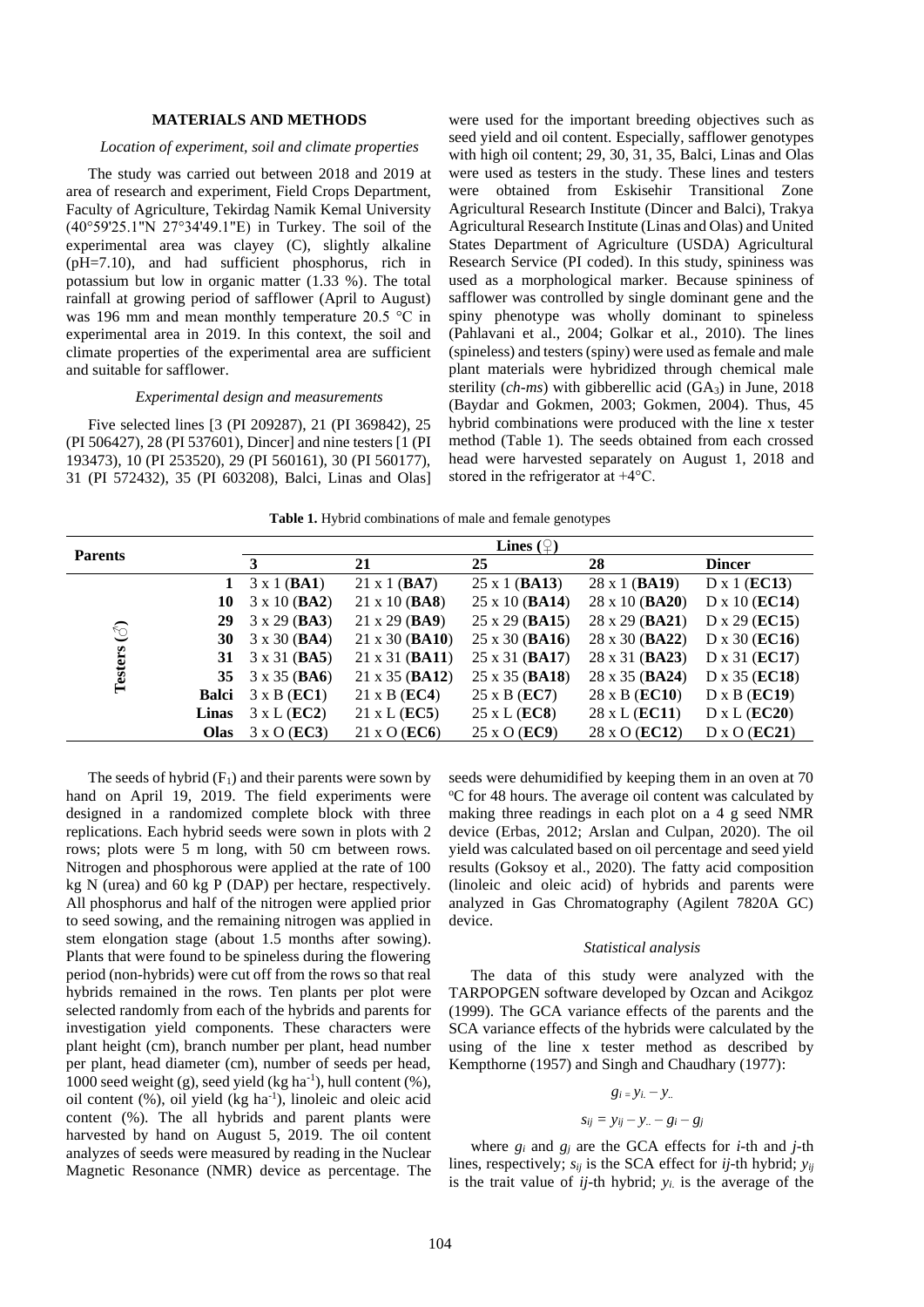hybrids among *i*-th line crossed with a series of parents; *yi..* is the overall mean.

Heterosis was estimated based on two criteria, midparent heterosis  $(H_t)$  and high-parent heterosis  $(H_b)$ , using the following formulae:

$$
H_s(^{96}) = 100 \times (F_1 - MP)/MP
$$
  
\n $H_b(^{96}) = 100 \times (F_1 - HP)/HP$ 

where  $F_1$  is the mean performance of  $F_1$  hybrids, MP is the parental mean, and HP is higher parent values for all tested traits. Heterotic effects were tested by the LSD test at the 0.05 and 0.01 levels. The *t*-test was used in order to determine the significance of GCA and SCA effects at 0.05 and 0.01 level.

## **RESULTS AND DISCUSSION**

# *General combining ability (GCA)*

The results of the variance analysis for line x tester population were given in Table 2a and Table 2b. The parents and hybrids showed significant differences according to the traits studied in the research. The lines used in the study showed a variation in terms of seed yield, oil content, oil yield and oleic acid content while the testers showed significant differences for seed yield and all quality traits. In addition, the interaction between lines and testers were indicated as significant for all traits except branch numbers  $(p<0.01)$ .

| $S_{\bf V}$    |                | DF             | <b>Plant</b><br>height | <b>Branch</b><br>number | <b>Head</b><br>number | Head<br>diameter | Number of<br>seeds per<br>head | <b>1000 seed</b><br>weight |
|----------------|----------------|----------------|------------------------|-------------------------|-----------------------|------------------|--------------------------------|----------------------------|
|                | MS             | 2              | 0.789                  | 0.159                   | 3.637                 | 0.010            | 28.350                         | 13.3032                    |
| Replication    | F              |                | 2.962                  | 1.459                   | 2.433                 | 1.395            | $11.617**$                     | 21.048**                   |
|                | MS             | 58             | 35.807                 | 4.948                   | 29.067                | 0.233            | 218.408                        | 93.360                     |
| Genotypes      | $\overline{F}$ |                | 134.333**              | 45.307**                | 19.443**              | 31.875**         | 89.495**                       | 147.712**                  |
|                | MS             | 13             | 33.598                 | 1.739                   | 14.494                | 0.141            | 182.439                        | 72.437                     |
| Parents        | $\mathbf{F}$   |                | $126.047**$            | 15.928**                | $9.695**$             | 19.249**         | 74.756**                       | $114.609**$                |
|                | MS             | 44             | 36.6780                | 5.669                   | 26.700                | 0.266            | 233.813                        | 97.916                     |
| Hybrids        | $\mathbf{F}$   |                | 137.598**              | 51.919**                | 17.859**              | 36.264**         | 95.807**                       | 154.922**                  |
| Parents vs     | <b>MS</b>      | 1              | 26.222                 | 14.891                  | 322.668               | 0.021            | 8.204                          | 164.863                    |
| Hybrids        | $\mathbf{F}$   |                | 98.375**               | 136.356**               | 215.825**             | 2.284            | 3.362                          | 260.843**                  |
|                | MS             | $\overline{4}$ | 27.402                 | 4.919                   | 12.023                | 0.175            | 109.265                        | 94.022                     |
| Lines          | $\mathbf{F}$   |                | 0.748                  | 1.069                   | 0.446                 | 0.611            | 0.383                          | 0.878                      |
|                | MS             | 9              | 41.545                 | 10.307                  | 33.009                | 0.224            | 89.228                         | 63.245                     |
| <b>Testers</b> | $\mathbf{F}$   |                | 1.134                  | 2.239                   | 1.224                 | 0.781            | 0.313                          | 0.591                      |
| Lines x        | <b>MS</b>      | 32             | 36.620                 | 4.604                   | 26.958                | 0.287            | 285.527                        | 107.071                    |
| testers        | $\mathbf{F}$   |                | 137.382**              | 42.160                  | 18.032**              | 39.207**         | 116.998**                      | 169.406**                  |
| Error          |                | 116            | 0.266                  | 0.109                   | 1.495                 | 0.007            | 2.4405                         | 0.6320                     |

**Table 2a.** Variance analysis of yield components for combining ability

**Table 2b.** Variance analysis of seed yield and quality traits for combining ability

| $S_{\bf V}$    |              | DF  | Seed yield | Hull<br>content | Oil content | Oil yield | Linoleic<br>acid<br>content | Oleic acid<br>content |
|----------------|--------------|-----|------------|-----------------|-------------|-----------|-----------------------------|-----------------------|
| Replication    | MS           | 2   | 67.867     | 0.455           | 0.311       | 3.410     | 0.657                       | 0.129                 |
|                | F            |     | 2.610      | 1.011           | 3.005       | 0.999     | 1.403                       | 1.386                 |
|                | <b>MS</b>    | 58  | 2913.227   | 21.865          | 13.593      | 315.182   | 738.736                     | 741.136               |
| Genotypes      | F            |     | 112.026**  | 48.493**        | 131.170**   | 92.336**  | 1576.516**                  | 7923.343**            |
|                | MS           | 13  | 3378.519   | 47.324          | 19.939      | 351.491   | 905.795                     | 986.967               |
| Parents        | F            |     | 129.918**  | 104.955**       | 192.400**   | 102.973** | 1933.033**                  | 10551.472**           |
|                | MS           | 44  | 2835.481   | 14.825          | 11.997      | 310.436   | 664.482                     | 657.463               |
| Hybrids        | F            |     | 109.036**  | 32.880**        | 115.768**   | 90.945**  | 1418.055**                  | 7028.808**            |
| Parents vs     | MS           |     | 285.267    | 0.660           | 1.332       | 52.000    | 1834.103                    | 1226.963              |
| Hybrids        | $\mathbf F$  |     | 10.970**   | 1.465           | 12.855**    | 15.234**  | 3914.111**                  | 13117.213**           |
|                | <b>MS</b>    | 4   | 7275.759   | 4.661           | 20.226      | 842.989   | 41.573                      | 35.833                |
| Lines          | F            |     | 9.919**    | 0.482           | $6.313**$   | 9.229**   | 0.715                       | 0.914                 |
|                | <b>MS</b>    | 9   | 9023.117   | 40.534          | 43.058      | 920.543   | 3401.307                    | 3441.293              |
| <b>Testers</b> | $\mathbf{F}$ |     | 12.301**   | $4.192**$       | 13.439**    | 10.078**  | 58.502**                    | 87.767**              |
| Lines x        | MS           | 32  | 733.537    | 9.668           | 3.204       | 91.340    | 58.140                      | 39.209                |
| testers        | F            |     | 28.208**   | 21.443**        | 30.916**    | 26.759**  | 124.076**                   | 419.182**             |
| Error          |              | 116 | 26.004     | 0.450           | 0.103       | 3.413     | 0.468                       | 0.093                 |

SV: source of variation, DF: degree of freedom, MS: mean square, F: F value. \*\*: significant at P<0.01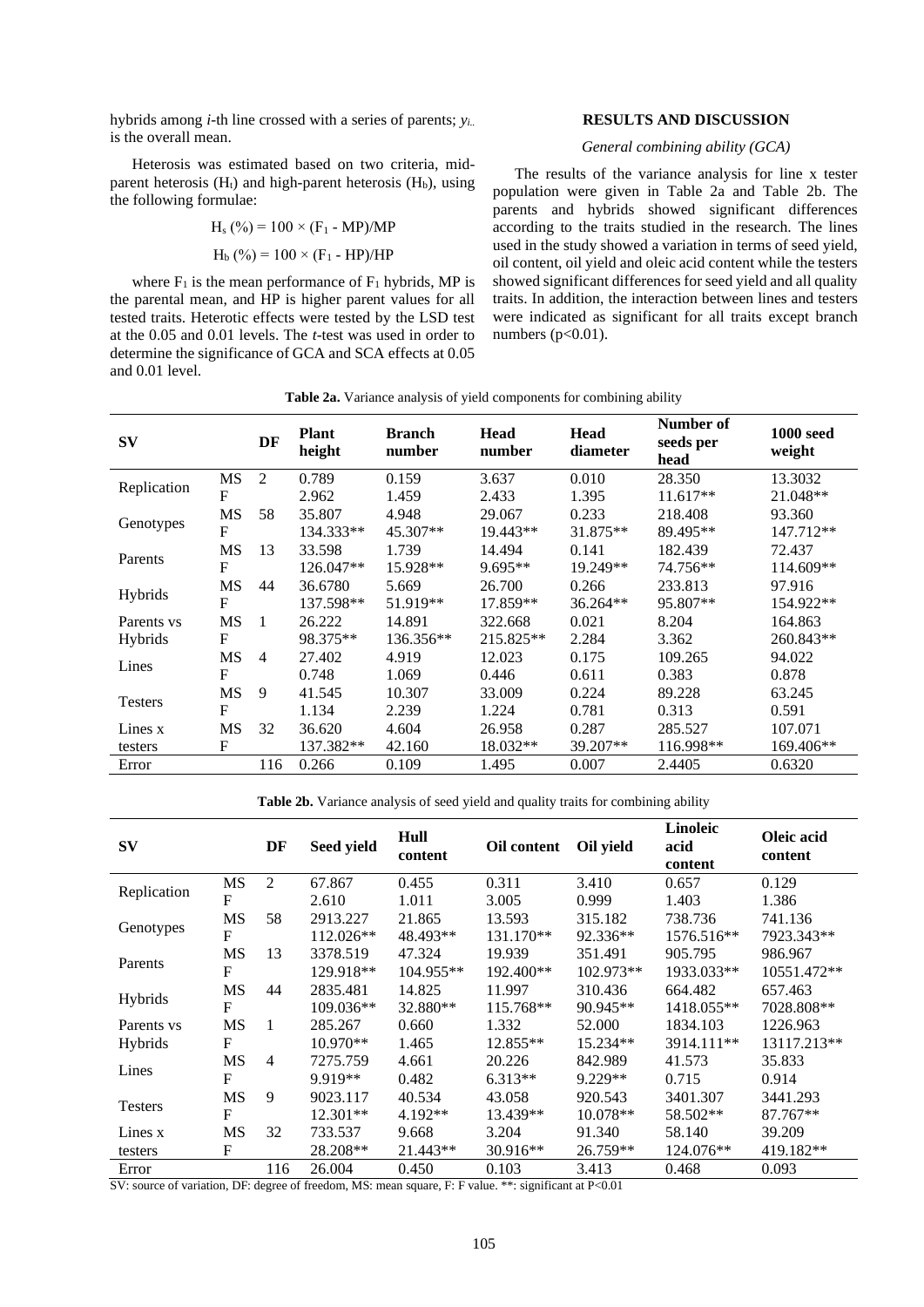GCA effects (general combining ability) of the lines and testers in terms of the yield components were shown in Table 3a. Among the parents the highest positive GCA effect were obtained by the lines 21 and tester 31 in terms of plant height, and difference no significant statistically  $(p>0.05)$ . The GCA effects of lines and testers on the branch number were insignificant, these values varied from

-1.037 (testers 30) and 1.390 (testers 1). The general combining ability of the all parents in terms of head number, head diameter, number of seeds per head and 1000 seed weight were insignificant statistically (Table 3a). The present results confirm the findings of Golkar et al. (2012), Kose (2017), Kanoje et al. (2018) and Thorat and Gawande (2021).

| Source of                                                                        | <b>Plant</b> | <b>Branch</b> | Head           | Head     | Number of seeds per | <b>1000 seed</b> |
|----------------------------------------------------------------------------------|--------------|---------------|----------------|----------|---------------------|------------------|
| variation                                                                        | height       | number        | number         | diameter | head                | weight           |
|                                                                                  |              |               | Lines          |          |                     |                  |
| 3(9)                                                                             | $-0.259$     | $-0.436$      | $-0.860$       | 0.035    | $-2.104$            | $-2.701$         |
| $21 \left( \n\begin{array}{c} 2 \end{array} \right)$                             | 1.685        | $-0.366$      | $-0.353$       | 0.110    | 1.111               | $-0.719$         |
| 25 $(\mathcal{Q})$                                                               | $-0.037$     | 0.075         | 0.936          | $-0.091$ | $-1.652$            | 2.292            |
| $28 \left( \frac{\circ}{2} \right)$                                              | $-1.000$     | 0.104         | 0.173          | 0.011    | 2.789               | 0.225            |
| Dincer $(\mathcal{Q})$                                                           | $-0.389$     | 0.623         | 0.103          | $-0.128$ | $-0.144$            | 0.902            |
|                                                                                  |              |               | <b>Testers</b> |          |                     |                  |
| $1\left(\stackrel{\scriptscriptstyle\wedge}{\scriptscriptstyle\odot}\right)$     | $-1.600$     | 1.390         | 1.121          | 0.045    | 3.010               | 0.365            |
| $10\left(\text{O}\right)$                                                        | $-1.167$     | 1.030         | 2.155          | $-0.105$ | $-0.090$            | $-0.478$         |
| 29(3)                                                                            | 1.367        | $-0.990$      | $-1.912$       | 0.077    | $-2.303$            | $-1.398$         |
| $30\left(\stackrel{\scriptstyle \nearrow}{\scriptstyle \circlearrowleft}\right)$ | $-0.767$     | $-1.037$      | 1.761          | $-0.088$ | 0.470               | $-1.937$         |
| 31 $\left(\stackrel{\rightarrow}{\circ}\right)$                                  | 3.667        | $-0.544$      | $-0.385$       | $-0.092$ | $-4.363$            | 2.144            |
| 35 $(3)$                                                                         | $-1.233$     | $-0.224$      | $-0.199$       | $-0.045$ | $-1.556$            | $-1.325$         |
| Balci $(\text{d})$                                                               | $-0.633$     | $-0.064$      | $-2.159$       | 0.237    | 3.104               | $-0.655$         |
| Linas $(\text{d})$                                                               | $-0.233$     | 0.176         | $-0.305$       | 0.100    | 1.317               | $-1.141$         |
| Olas $(\text{S})$                                                                | 0.600        | 0.263         | $-0.079$       | 0.077    | 0.410               | 4.425            |
| SE (for lines)                                                                   | 0.099        | 0.064         | 0.235          | 0.016    | 0.301               | 0.153            |
| SE (for testers)                                                                 | 0.133        | 0.085         | 0.316          | 0.022    | 0.403               | 0.205            |

**Table 3a.** GCA effects (general combining ability) of the parents for the yield components

GCA effects of the parents in terms of the seed yield and quality traits were given in Table 3b. Among the lines and testers while 1, 21, 28, Dincer, Balci, Linas and Olas had positive GCA effects and statistically significant (p<0.01), remaining other lines and testers had negative GCA effects for seed yield. For oil content among the parents significant and positive GCA effects were observed to 28, 30, 31, 35, Linas and Olas respectively. Therefore, these parents can be considered a great line and tester for a safflower breeding program. In addition, line 21, 28, Dincer and tester 1, 29, 35, Balci, Linas and Olas had significant and positive GCA effects in terms of oil yield among the parents. Particularly male parents Linas as high general combiners for developing increased seed and oil yields in safflower hybrids. Although GCA was not significant when the linoleic and oleic acid content was examined for the lines, testers were showed negative and positive highly significant GCA. Among the testers 35 and Olas had significant and negative GCA effects for linoleic acid content. On the contrary, same testers had significant and positive GCA effects for oleic acid content (13.122 and 35.623, respectively). This is expected in terms of linoleic and oleic acid composition. Golkar et al. (2011) reported that GCA effects for linoleic acid showed a range from - 8.27 to 2.75 in  $F_1$ . Ratnaparkhi et al. (2015a) indicated that GCA values ranged from -2.357 to 1.327 in terms of oleic acid content. Because of the parents used by the researchers were linoleic type, their results are different from the results of our study. The parents with high GCA can be used to develop lines and cultivars with high seed yield, oil content and oil quality.

#### *Specific combining ability (SCA)*

SCA effect is an important characteristic for estimating and choosing suitable and superior hybrid combinations. In the study on SCA effects of 45 hybrids for all the traits were given in Table 4a and 4b. The SCA effects of hybrids were significant in terms of all traits (Table 2a and 2b,  $p<0.01$ ). Among the hybrids the highest positive SCA effect were observed by the EC4 (5.115) in terms of plant height. Insignificant SCA effect for branch number was observed in 12 hybrids (Table 4a). BA1 hybrid had the highest positively and significant SCA in terms of head number (6.993). While EC2 hybrid (20.924) exhibited the highest positively and significant SCA effects for number of seeds per head, BA9 (-14.179) showed the lowest significantly negative SCA effects in terms of 1000 seed weight. Patel et al. (2018) reported that the highest SCA value for number of seeds per head was determined as 9.27 in the line (4)  $\times$ tester (3) mating design. This difference may be due to the line  $(5)$  × tester  $(9)$  mating design in our study. The SCA effects of hybrids on the seed yield were significant, these values varied from -35.563 (EC5) and 28.236 (BA19). Nai et al. (2014) reported that SCA effects for seed yield showed a range from  $-1.05$  to 23.50 in 45  $F_1$  genotypes, Kanoje et al. (2018) indicated that SCA values ranged from -38.19 to 43.93 in terms of seed yield. It can be said that the differences in our study are the safflower line and testers used by other researchers.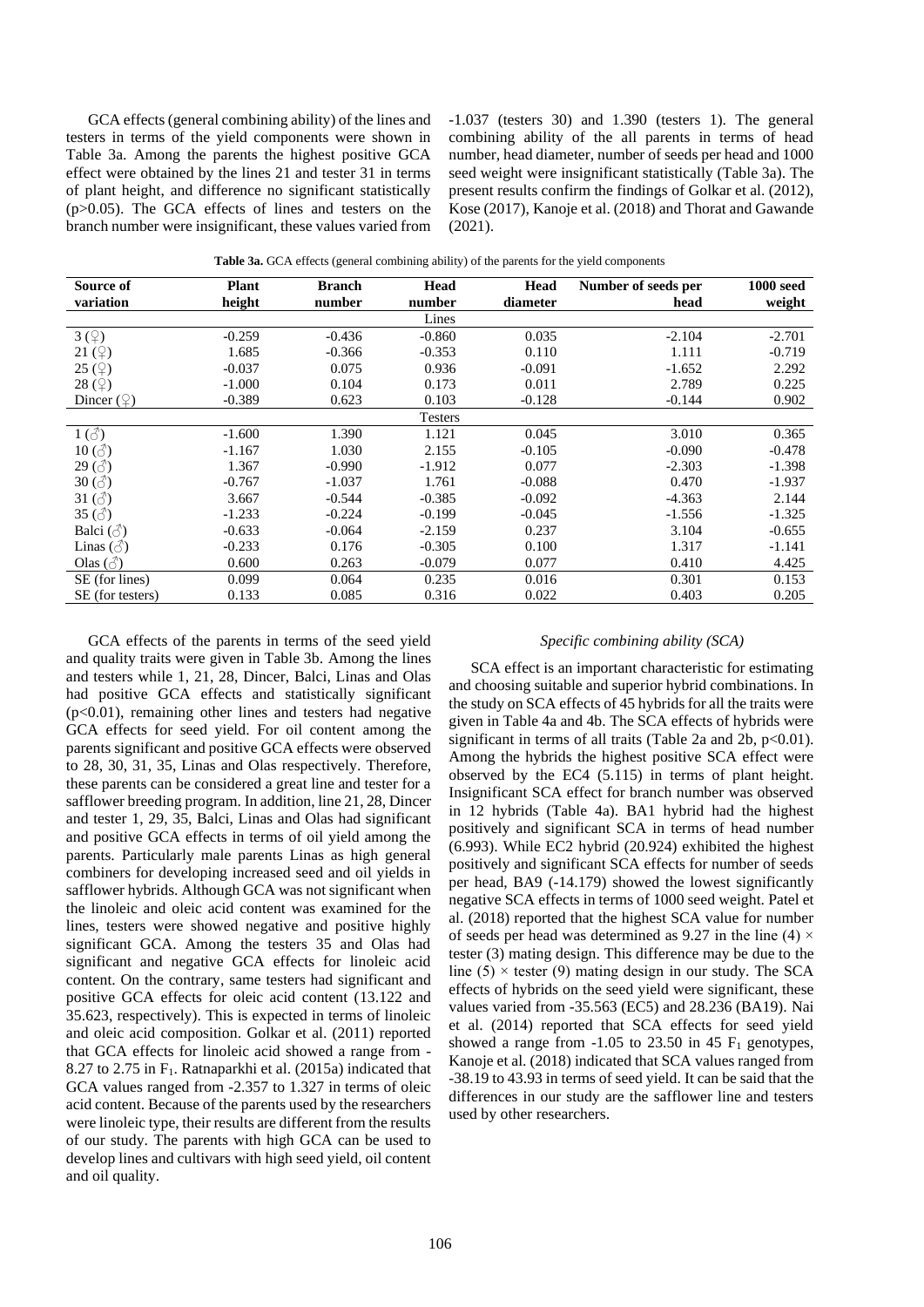| Source of<br>variation                            | Seed<br>vield | Hull<br>content | Oil<br>content | Oil yield   | Linoleic acid<br>content | Oleic acid<br>content |
|---------------------------------------------------|---------------|-----------------|----------------|-------------|--------------------------|-----------------------|
|                                                   |               |                 | Lines          |             |                          |                       |
| 3(9)                                              | $-9.572**$    | $-0.071$        | $-1.086**$     | $-4.226**$  | 0.309                    | $-0.084$              |
| 21(2)                                             | 16.010**      | $-0.044$        | $-0.053$       | $5.085**$   | 1.799                    | $-1.464$              |
| $25 \left( \frac{\circ}{2} \right)$               | $-23.376**$   | 0.682           | 0.023          | $-7.559**$  | $-1.635$                 | 1.287                 |
| 28(2)                                             | 3.991**       | $-0.453$        | $1.330**$      | $2.460**$   | $-0.382$                 | $-0.726$              |
| Dincer $(\varphi)$                                | 12.947**      | $-0.114$        | $-0.214**$     | $4.240**$   | $-0.092$                 | 0.987                 |
|                                                   |               |                 | <b>Testers</b> |             |                          |                       |
| $1\left(\stackrel{\sim}{\circlearrowleft}\right)$ | 10.824**      | $-0.083$        | $-2.572**$     | $0.956*$    | 6.592**                  | $-9.105**$            |
| $10\left(\text{O}\right)$                         | $-15.376**$   | $2.124**$       | $-2.390**$     | $-7.029**$  | $8.066**$                | $-8.632**$            |
| $29\left(\text{O}\right)$                         | $-9.516**$    | $-0.473**$      | 0.136          | 2.864**     | $10.337**$               | $-9.085**$            |
| $30\left(\text{O}\right)$                         | $-25.296**$   | $-0.046$        | $0.717**$      | $-7.466**$  | $0.995**$                | $-1.259**$            |
| 31 $\left(\stackrel{\rightarrow}{\circ}\right)$   | $-39.463**$   | $-1.576**$      | $1.227**$      | $-11.787**$ | 2.889**                  | $-4.281**$            |
| 35 $\left(\substack{3\\0}$ )                      | $-0.136$      | $-3.206**$      | $2.901**$      | 2.956**     | $-12.608**$              | 13.122**              |
| Balci $(\text{S})$                                | 25.310**      | $1.594**$       | $-0.335**$     | $7.810**$   | 10.245**                 | $-8.438**$            |
| Linas $(\text{S})$                                | 33.570**      | $0.527**$       | $0.263**$      | $11.560**$  | $8.807**$                | $-7.945**$            |
| Olas $(\text{S})$                                 | 20.084**      | $1.137**$       | 0.053          | 5.863**     | $-35.325**$              | 35.623**              |
| SE (for lines)                                    | 0.981         | 0.129           | 0.062          | 0.356       | 0.132                    | 0.059                 |
| SE (for testers)                                  | 1.317         | 0.173           | 0.083          | 0.477       | 0.177                    | 0.079                 |

**Table 3b.** GCA effects (general combining ability) of the parents for the seed yield and quality

SE: standard error, \*: significant at P<0.05, \*\*: significant at P<0.01

The more than half of the hybrid combination had positive SCA effect for oil content and oil yield. While the highest positive and significant SCA effect was observed by the EC18 (2.014) in terms of oil content, the highest positive and significant SCA effect for oil yield was obtained from the EC4 hybrid (9.441). Similar results were reported earlier by Kose (2017) and Kanoje et al. (2018). In addition, Thorat and Gawande (2021) determined that the SCA values ranged from -2.145 to 2.145 in terms of oil content. It can be said that the reason for this difference is that the genotypes used belong to different geographical origins. While the highest positive and significant SCA effect was observed by the BA24 hybrid (12.616) in terms of linoleic acid content, the lowest negative and significant SCA effect for oleic acid content was obtained from the same hybrid (-13.668). Selection for high SCA effects in terms of seed yield, oil content and oil yield would be a suitable strategy for improvement new safflower cultivars and lines. In addition, choosing hybrids with low hull content will contribute to the development of lines and varieties with low and thin hull.

#### *Heterosis and heterobeltiosis*

Heterosis (Ht) and heterobeltiosis (Hb) values of hybrids for the selected characters in the study were presented in Table 5. Significant heterosis and heterobeltiosis were found for different hybrids for the selected characters (seed yield, oil content and oil yield). The highest heterosis and heterobeltiosis were calculated EC2 (34.079%) and EC4 (26.200%) hybrids for seed yield, respectively. The heterosis and heterobeltiosis values ranged from -6.567% to 14.281% and -12.571% to 5.597% for the oil content, respectively. The highest heterosis was calculated EC18 hybrid (14.281%). The highest heterosis was calculated in EC2 (34.079%) and EC4 (34.548%) for seed and oil yield, respectively. In the study, similar heterotic effect was observed between seed and oil yield as there is interaction between them. Ranga (1982) calculated the heterosis value as  $55.0\%$  in terms of seed yield in the  $F_1$ hybrid. Ratnaparkhi et al. (2015b) calculated the heterosis values in terms of oil content -22.70% and -4.04%. Erbas (2012) calculated the heterosis value as 42.3% in terms of oil yield. The difference in the heterosis and heterobeltiosis results of different researchers studied in the present line and testers can be commented to the divergence of the material used in studies.

Heterosis touches on the phenomenon that lineage of diverse varieties of a species or crosses between species present more yield, development, and fertility than both parents (Birchler et al., 2010). Heterosis and heterobeltiosis values are crucial and considerable genetic parameters for plant breeding programs. These values are guidelines for selecting superior hybrids.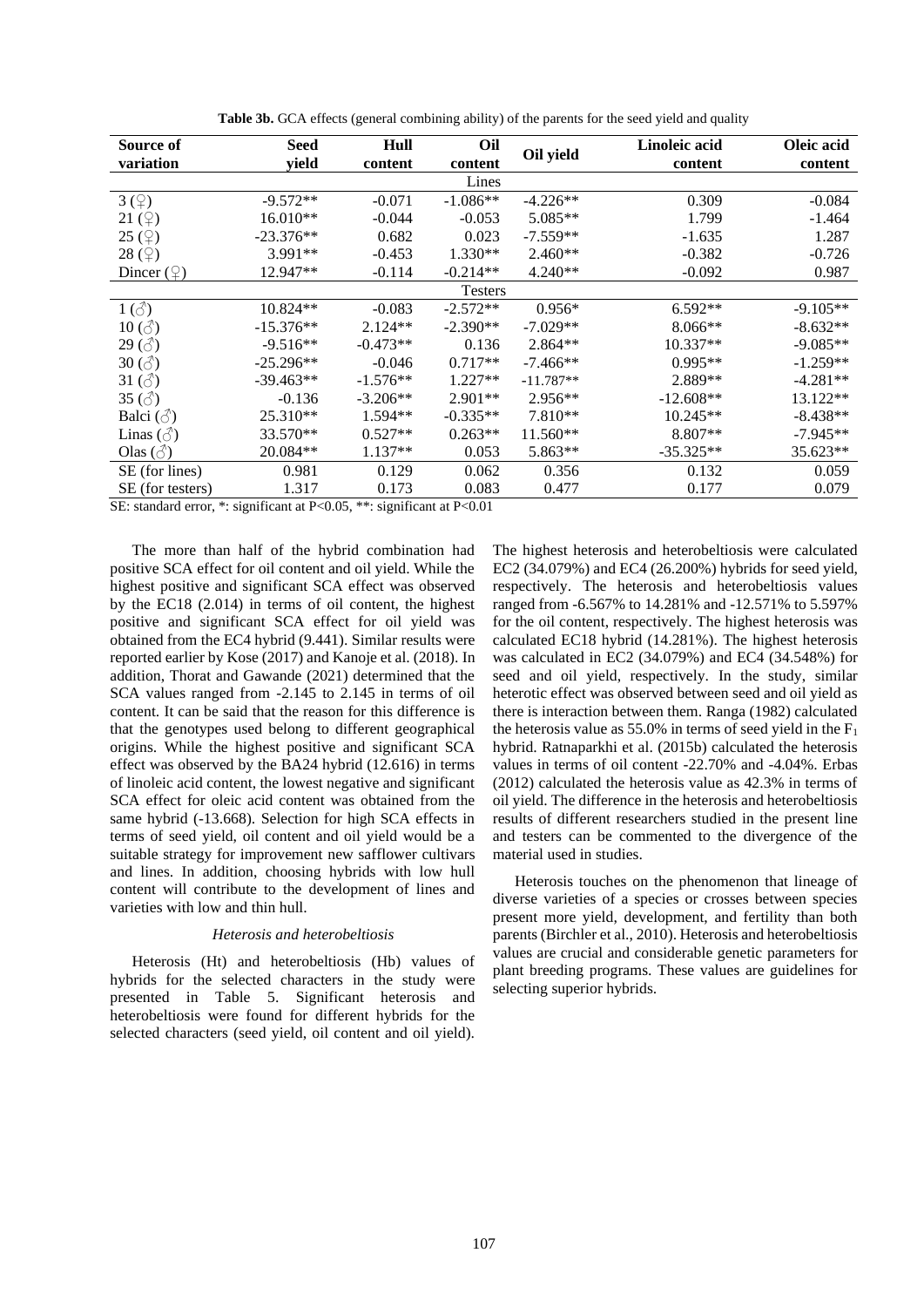|                 |                | <b>Plant</b> | <b>Branch</b> | Head       | <b>Head</b> | <b>Number of Seeds</b> | <b>1000 seed</b> |
|-----------------|----------------|--------------|---------------|------------|-------------|------------------------|------------------|
| Code            | <b>Hybrids</b> | height       | number        | number     | diameter    | per head               | weight           |
| BA1             | $3 \times 1$   | $0.693*$     | $-0.030$      | $6.993**$  | $-0.211**$  | $-5.270**$             | $-6.603**$       |
| BA <sub>2</sub> | $3 \times 10$  | $-3.074**$   | $-1.837**$    | $-0.273$   | $-0.227**$  | $-7.770**$             | $2.330**$        |
| BA3             | 3 x 29         | 2.226**      | $-0.050$      | 0.493      | $-0.300**$  | $-9.656**$             | 8.323**          |
| BA4             | 3 x 30         | $-3.141**$   | 0.130         | $-4.647**$ | $0.238**$   | 5.270**                | $3.443**$        |
| BA5             | 3 x 31         | $1.093**$    | $-0.564**$    | $-3.200**$ | $0.527**$   | 16.370**               | 0.445            |
| <b>BA6</b>      | 3 x 35         | 3.659**      | 1.583**       | $-1.620*$  | $-0.229**$  | $-5.170**$             | $-1.083*$        |
| EC1             | $3 \times B$   | $-4.107**$   | $0.990**$     | 0.640      | $-0.083$    | $-9.996**$             | $-2.949**$       |
| EC2             | $3 \times L$   | $-0.174$     | $-1.150**$    | $-0.547$   | $0.308**$   | 20.924**               | $-6.120**$       |
| EC <sub>3</sub> | $3 \times O$   | 2.826**      | $0.930**$     | $2.160**$  | $-0.022$    | $-4.703**$             | 2.214**          |
| BA7             | $21 \times 1$  | 4.248**      | $-0.234$      | $-1.214$   | $-0.202**$  | $-9.818**$             | 0.198            |
| BA8             | 21 x 10        | $-1.019**$   | 1.326**       | $2.553**$  | $0.245**$   | $11.716**$             | 9.598**          |
| BA9             | 21 x 29        | $-3.885**$   | $0.546**$     | $-0.181$   | $-0.008$    | $-3.971**$             | $-14.179**$      |
| <b>BA10</b>     | $21 \times 30$ | $-7.585**$   | $-0.641**$    | $-4.254**$ | $0.490**$   | 11.022**               | $-4.229**$       |
| <b>BA11</b>     | 21 x 31        | $-1.185**$   | $-0.301$      | 0.693      | 0.042       | 6.889**                | $-5.637**$       |
| <b>BA12</b>     | 21 x 35        | $0.715*$     | $0.713**$     | 1.606*     | $-0.124*$   | $-8.784**$             | $6.515**$        |
| EC4             | $21 \times B$  | $5.115**$    | $-0.781**$    | 0.166      | $-0.141**$  | $-1.011$               | 1.239**          |
| EC <sub>5</sub> | $21 \times L$  | $3.715**$    | $-0.687**$    | $-0.354$   | $-0.273**$  | $-11.124**$            | 2.871**          |
| EC <sub>6</sub> | $21 \times O$  | $-0.119$     | 0.059         | 0.986      | $-0.030$    | 5.082**                | $3.625**$        |
| <b>BA13</b>     | $25 \times 1$  | $-0.030$     | $0.725**$     | 1.030      | $0.209**$   | 1.312                  | 5.777**          |
| <b>BA14</b>     | 25 x 10        | $-0.130$     | $0.785**$     | 0.797      | $-0.077$    | $-0.421$               | $-5.093**$       |
| <b>BA15</b>     | 25 x 29        | 2.837**      | $0.805**$     | $-0.703$   | $0.230**$   | 10.192**               | $-2.489**$       |
| <b>BA16</b>     | 25 x 30        | $4.637**$    | $-0.681**$    | 3.924**    | $-0.022$    | $-0.881$               | 0.233            |
| <b>BA17</b>     | 25 x 31        | $2.037**$    | 1.492**       | 1.370      | $-0.140**$  | $-8.348**$             | $-0.428$         |
| <b>BA18</b>     | 25 x 35        | $-6.396**$   | $-1.195**$    | $-3.150**$ | $0.381**$   | 14.745**               | 0.221            |
| EC7             | $25 \times B$  | $2.170**$    | 0.079         | 1.810*     | 0.030       | $-0.615$               | 2.385**          |
| EC <sub>8</sub> | $25 \times L$  | $-1.063**$   | $-0.495**$    | $-3.876**$ | $-0.285**$  | $-2.995**$             | $-3.566**$       |
| EC9             | 25 x O         | $-4.063**$   | $-1.515**$    | $-1.203$   | $-0.325**$  | $-12.988**$            | 2.961**          |
| <b>BA19</b>     | 28 x 1         | $-1.400**$   | $-2.071**$    | $-4.107**$ | $0.503**$   | $6.038**$              | $-1.972**$       |
| <b>BA20</b>     | 28 x 10        | $1.333**$    | $-0.411**$    | $-3.673**$ | $-0.176**$  | $-5.762**$             | $-4.216**$       |
| <b>BA21</b>     | 28 x 29        | $-3.867**$   | $-0.491**$    | $-0.807$   | $0.114*$    | 5.384**                | $-1.256**$       |
| <b>BA22</b>     | 28 x 30        | $1.933**$    | $0.822**$     | 0.920      | $-0.245**$  | $-11.222**$            | 5.747**          |
| <b>BA23</b>     | 28 x 31        | $-0.500$     | $0.462**$     | 0.033      | $-0.366**$  | $-8.989**$             | 5.199**          |
| <b>BA24</b>     | 28 x 35        | 3.233**      | $0.942**$     | 4.713**    | $0.228**$   | 4.304**                | $-3.496**$       |
| <b>EC10</b>     | $28 \times B$  | $-0.700*$    | 0.049         | $-2.260**$ | $-0.326**$  | 1.111                  | $-0.632$         |
| <b>EC11</b>     | $28$ x $\rm L$ | $-0.100$     | $2.242**$     | $5.153**$  | 0.015       | 2.864**                | $-2.112**$       |
| <b>EC12</b>     | 28 x O         | 0.067        | $-1.544**$    | 0.027      | $0.252**$   | $6.271**$              | 2.738**          |
| <b>EC13</b>     | $D \times 1$   | $-3.511**$   | $1.610**$     | $-2.703**$ | $-0.300**$  | 7.738**                | $2.601**$        |
| <b>EC14</b>     | $D \times 10$  | 2.889**      | 0.137         | 0.597      | $0.234**$   | 2.238**                | $-2.619**$       |
| <b>EC15</b>     | D x 29         | 2.689**      | $-0.810**$    | 1.197      | $-0.036$    | $-1.949*$              | $9.601**$        |
| <b>EC16</b>     | D x 30         | 4.156**      | 0.370         | 4.057**    | $-0.461**$  | $-4.189**$             | $-5.193**$       |
| <b>EC17</b>     | D x 31         | $-1.444**$   | $-1.090**$    | 1.104      | $-0.063$    | $-5.922**$             | 0.422            |
| <b>EC18</b>     | D x 35         | $-1.211**$   | $-2.043**$    | $-1.550*$  | $-0.255**$  | $-5.096**$             | $-2.156**$       |
| <b>EC19</b>     | $D \times B$   | $-2.478**$   | $-0.336$      | $-0.356$   | $0.521**$   | $10.511**$             | $-0.042$         |
| EC20            | $D \times L$   | $-2.378**$   | 0.090         | $-0.376$   | $0.235**$   | $-9.669**$             | 8.927**          |
| <b>EC21</b>     | $D \times O$   | 1.289**      | 2.070**       | $-1.970**$ | $0.125*$    | 6.338**                | $-11.539**$      |
| <b>SE</b>       |                | 0.298        | 0.191         | 0.706      | 0.049       | 0.902                  | 0.459            |

**Table 4a.** SCA effects (specific combining ability) of the hybrids for the yield components

SE: standard error, \*: significant at P<0.05, \*\*: significant at P<0.01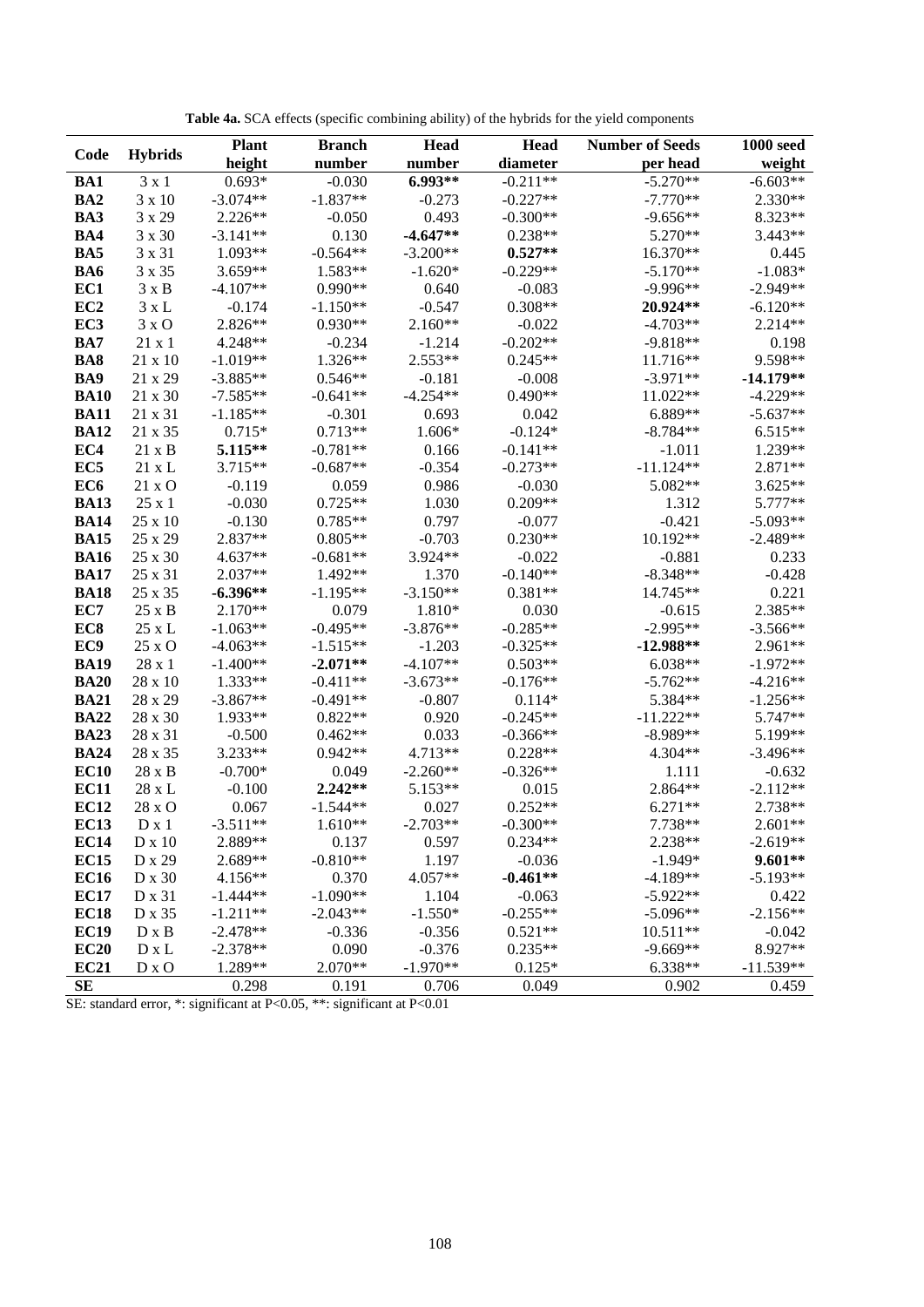| Code            |                | Hull<br>Seed |            | Oil        |             | Linoleic acid | Oleic acid  |
|-----------------|----------------|--------------|------------|------------|-------------|---------------|-------------|
|                 | <b>Hybrids</b> | yield        | content    | content    | Oil yield   | content       | content     |
| BA1             | $3 \times 1$   | $-18.268**$  | $-0.579$   | $-0.858**$ | $-5.147**$  | $0.885*$      | $-0.286$    |
| BA <sub>2</sub> | 3 x 10         | $-1.301$     | $0.948*$   | $0.420*$   | 0.738       | $-1.079**$    | $-1.070**$  |
| BA3             | 3 x 29         | $-9.028**$   | $-1.172**$ | $0.724**$  | $-2.047$    | $-0.561$      | $1.284**$   |
| BA4             | 3 x 30         | $-14.515**$  | 3.568**    | $-1.351**$ | $-5.009**$  | $-1.668**$    | $-2.902**$  |
| BA5             | 3 x 31         | 15.352**     | $-1.585**$ | 0.206      | 5.526**     | $-2.053**$    | $1.130**$   |
| BA6             | 3 x 35         | 1.125        | $0.861*$   | 0.216      | 0.506       | $-1.275**$    | 3.036**     |
| EC1             | $3 \times B$   | 1.612        | $-1.105**$ | 0.214      | 0.452       | 0.401         | $-0.084$    |
| EC <sub>2</sub> | $3 \times L$   | 22.185**     | $-0.639$   | $-0.103$   | 5.965**     | 2.710**       | $-0.924**$  |
| EC <sub>3</sub> | $3 \times O$   | 2.839        | $-0.299$   | $0.533**$  | $-0.985$    | $2.641**$     | $-0.184$    |
| BA7             | $21 \times 1$  | 16.117**     | 2.394**    | $0.685**$  | $5.421**$   | $-1.695**$    | $0.934**$   |
| BA8             | 21 x 10        | $-3.350$     | $2.120**$  | $-0.500**$ | $-1.950$    | 0.031         | $2.021**$   |
| BA9             | 21 x 29        | 17.324**     | $-0.050$   | $0.407*$   | $6.001**$   | $-0.010$      | $-0.096$    |
| <b>BA10</b>     | 21 x 30        | 0.370        | $-0.310$   | $-0.484*$  | $-0.283$    | 1.342**       | $-1.502**$  |
| <b>BA11</b>     | 21 x 31        | $-4.330$     | $-1.413**$ | 0.259      | $-1.035$    | 0.378         | $0.450*$    |
| <b>BA12</b>     | 21 x 35        | 2.410        | $-0.816*$  | $-0.794**$ | 0.331       | 0.435         | $0.467**$   |
| EC4             | $21 \times B$  | 24.697**     | $-2.450**$ | 1.158**    | $9.441**$   | $-1.422**$    | $-0.183$    |
| EC <sub>5</sub> | $21 \times L$  | $-35.563**$  | 2.367**    | $-0.196$   | $-12.179**$ | $-3.480**$    | $3.623**$   |
| EC <sub>6</sub> | 21 x O         | $-17.676**$  | $-1.843**$ | $-0.537**$ | $-5.746**$  | 4.422**       | $-5.714**$  |
| <b>BA13</b>     | $25 \times 1$  | $-5.564$     | $-1.216**$ | $0.750**$  | $-0.741$    | 0.939*        | $-1.267**$  |
| <b>BA14</b>     | $25 \times 10$ | 7.936**      | 0.044      | $0.928**$  | $3.721**$   | 1.505**       | $-1.940**$  |
| <b>BA15</b>     | 25 x 29        | $-9.458**$   | $0.841*$   | $-0.671**$ | $-3.401**$  | $-0.210$      | $-0.827**$  |
| <b>BA16</b>     | 25 x 30        | 7.089*       | 0.148      | $0.504**$  | $2.171*$    | $-3.404**$    | $2.217**$   |
| <b>BA17</b>     | 25 x 31        | 6.989*       | $-0.256$   | $-0.279$   | 2.042       | $-2.692**$    | $0.439*$    |
| <b>BA18</b>     | 25 x 35        | $-2.671$     | $-2.559**$ | $0.561**$  | $-0.974$    | $-3.591**$    | 6.546**     |
| EC7             | $25 \times B$  | $-7.618*$    | 2.008**    | $-1.471**$ | $-3.848**$  | $1.015*$      | $-0.794**$  |
| EC <sub>8</sub> | $25 \times L$  | $-12.378**$  | $-0.376$   | $-0.585**$ | $-5.008**$  | $-0.353$      | $-2.678**$  |
| EC9             | $25 \times O$  | 15.676**     | $1.364**$  | 0.265      | $6.038**$   | 6.792**       | $-1.695**$  |
| <b>BA19</b>     | 28 x 1         | 28.236**     | 0.420      | $-0.381*$  | 7.877**     | $-4.254**$    | $1.546**$   |
| <b>BA20</b>     | 28 x 10        | 2.302        | $-1.070**$ | 1.211**    | 1.822       | $-2.658**$    | 1.700**     |
| <b>BA21</b>     | 28 x 29        | $-0.224$     | $-0.974*$  | 1.438**    | 1.470       | 0.131         | $0.616**$   |
| <b>BA22</b>     | 28 x 30        | $-13.944**$  | $-2.700**$ | $0.370*$   | $-4.528**$  | $-4.473**$    | 5.100**     |
| <b>BA23</b>     | 28 x 31        | $-21.011**$  | 0.430      | $-0.443*$  | $-7.627**$  | 2.319**       | $-1.068**$  |
| <b>BA24</b>     | 28 x 35        | $-3.138$     | $0.860*$   | $-1.997**$ | $-3.150**$  | 12.616**      | $-13.668**$ |
| <b>EC10</b>     | $28 \times B$  | $-4.118$     | 0.676      | 0.139      | $-0.771$    | 0.263         | 1.869**     |
| <b>EC11</b>     | 28 x L         | 14.022**     | $-0.024$   | $-0.052$   | 4.846**     | 2.222**       | 0.066       |
| <b>EC12</b>     | 28 x O         | $-2.124$     | $2.383**$  | $-0.286$   | 0.059       | $-6.167**$    | 3.838**     |
| <b>EC13</b>     | $D \times 1$   | $-20.520**$  | $-1.019**$ | $-0.196$   | $-7.410**$  | 4.126**       | $-0.927**$  |
| <b>EC14</b>     | $D \times 10$  | $-5.587$     | $-2.043**$ | $-2.058**$ | $-4.331**$  | 2.202**       | $-0.710**$  |
| <b>EC15</b>     | D x 29         | 1.387        | 1.354**    | $-1.898**$ | $-2.023$    | 0.650         | $-0.977**$  |
| <b>EC16</b>     | D x 30         | 21.000**     | $-0.706$   | $0.961**$  | 7.649**     | 8.203**       | $-2.913**$  |
| <b>EC17</b>     | D x 31         | 3.000        | 2.824 **   | 0.258      | 1.093       | 2.048**       | $-0.951**$  |
| <b>EC18</b>     | D x 35         | 2.273        | $1.654**$  | $2.014**$  | 3.287**     | $-8.184**$    | $3.619**$   |
| <b>EC19</b>     | $D \times B$   | $-14.573**$  | $0.871*$   | $-0.040$   | $-5.274**$  | $-0.258$      | $-0.808**$  |
| EC20            | $D \times L$   | 11.733**     | $-1.329**$ | $0.936**$  | 6.376**     | $-1.099**$    | $-0.088$    |
| <b>EC21</b>     | D x O          | 1.287        | $-1.606**$ | 0.025      | 0.633       | $-7.688**$    | $3.755**$   |
| SE              |                | 2.944        | 0.388      | 0.186      | 1.067       | 0.395         | 0.177       |

**Table 4b.** SCA effects (specific combining ability) of the hybrids for the seed yield and quality

SE: standard error, \*: significant at P<0.05, \*\*: significant at P<0.01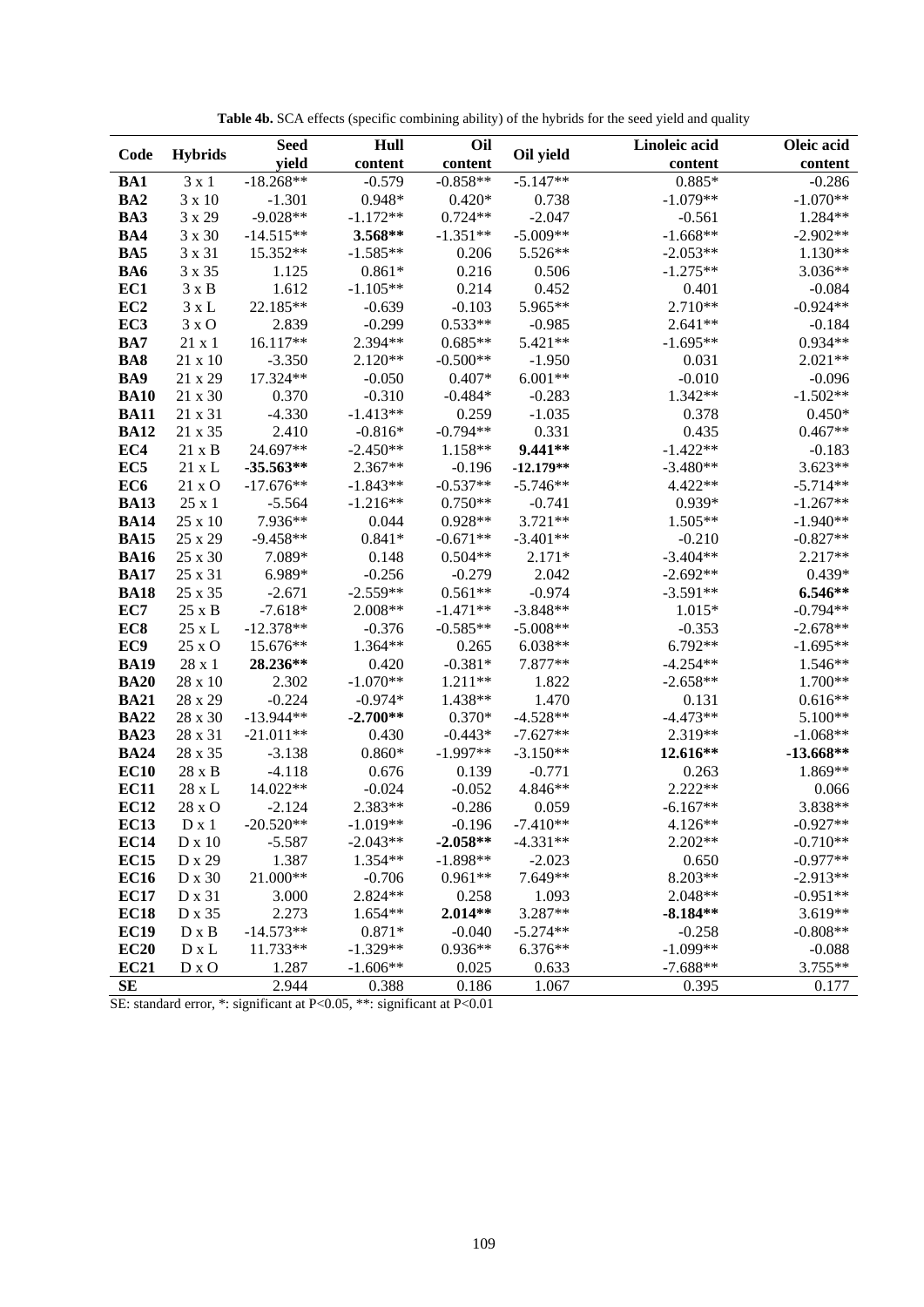|                            |                    | Seed yield              |                            | Oil content        |                   | Oil yield            |                            |
|----------------------------|--------------------|-------------------------|----------------------------|--------------------|-------------------|----------------------|----------------------------|
| Code                       | <b>Hybrids</b>     | $H_t$                   | $H_b$                      | $H_t$              | $H_b$             | $H_t$                | H <sub>b</sub>             |
| <b>BA1</b>                 | $3 \times 1$       | $-11.576**$             | $-24.723**$                | $-6.567**$         | $-7.342**$        | $-14.081**$          | $-27.367**$                |
| BA <sub>2</sub>            | $3 \times 10$      | 1.362                   | $-4.030$                   | 2.582**            | $-0.746$          | 5.040                | $-3.598$                   |
| BA3                        | 3 x 29             | $-4.595$                | $-6.287$                   | 0.105              | $-7.451**$        | $-4.388$             | $-10.143$                  |
| BA4                        | 3 x 30             | $-25.387**$             | $-32.003**$                | $-1.952*$          | $-7.147**$        | $-25.910**$          | $-29.369**$                |
| BA5                        | 3 x 31             | $14.650*$               | $-13.018*$                 | 1.470              | $-6.539**$        | 19.597*              | $-3.473$                   |
| BA6                        | 3 x 35             | 3.300                   | $-7.733$                   | 4.191**            | $-5.948**$        | 6.258                | $-13.236**$                |
| EC1                        | $3 \times B$       | 15.380**                | $-5.736$                   | 2.405**            | $-0.626$          | 17.344**             | $-6.338$                   |
| EC <sub>2</sub>            | $3 \times L$       | 34.079**                | 5.612                      | 1.459              | $-3.202**$        | 34.248**             | 2.176                      |
| EC <sub>3</sub>            | $3 \times O$       | 7.792*                  | $-13.813**$                | $-0.412$           | $-7.656**$        | $-3.143$             | $-26.761**$                |
| BA7                        | $21 \times 1$      | 17.119**                | $9.240**$                  | $-2.105*$          | $-5.366**$        | 16.083**             | 4.947                      |
| BA <sub>8</sub>            | $21 \times 10$     | $-1.953$                | $-24.338**$                | $-1.566$           | $-8.540**$        | $-5.589$             | $-30.779**$                |
| BA9                        | 21 x 29            | 19.975**                | $-4.828$                   | $-1.666*$          | $-5.354**$        | 19.185**             | $-2.590$                   |
| <b>BA10</b>                | $21 \times 30$     | $-5.211**$              | $-28.897**$                | 0.005              | $-1.294$          | $-4.278$             | $-27.917**$                |
| <b>BA11</b>                | 21 x 31            | $-12.930**$             | $-42.769**$                | 0.771              | $-3.385**$        | $-10.221$            | $-39.720**$                |
| <b>BA12</b>                | $21 \times 35$     | 2.750                   | $-8.897**$                 | 0.261              | $-5.883**$        | 3.902                | $-2.241$                   |
| EC4                        | $21 \times B$      | 28.829**                | 26.200**                   | 4.477**            | $3.205**$         | 34.548**             | 30.244**                   |
| EC <sub>5</sub>            | $21 \times L$      | $-14.466**$             | $-16.767**$                | 0.272              | $-0.260$          | $-14.284**$          | $-17.048**$                |
| EC <sub>6</sub>            | $21 \times O$      | $-9.475**$              | $-10.142**$                | $-4.468**$         | $-7.764**$        | $-13.490**$          | $-17.046**$                |
| <b>BA13</b>                | $25 \times 1$      | $-2.488$                | $-25.658**$                | $-1.652$           | $-4.934**$        | $-3.023$             | $-24.277*$                 |
| <b>BA14</b>                | $25 \times 10$     | 10.270                  | 1.217                      | 3.546**            | $-3.795**$        | 15.176*              | 13.634                     |
| <b>BA15</b>                | $25 \times 29$     | $-10.598$               | $-20.685**$                | $-4.721**$         | $-8.290**$        | $-15.260*$           | $-27.324**$                |
| <b>BA16</b>                | $25 \times 30$     | $-1.335$                | $-5.879**$                 | 3.319**            | 1.982*            | 0.783                | $-4.413$                   |
| <b>BA17</b>                | 25 x 31            | $-4.798$                | $-19.428**$                | $-0.635$           | $-4.730**$        | $-4.555$             | $-16.231*$                 |
| <b>BA18</b>                | 25 x 35            | $-4.832$                | $-24.469**$                | 4.484**            | $-1.915**$        | $-2.212$             | $-25.936**$                |
| EC7                        | $25 \times B$      | 3.979                   | $-23.393**$                | $-3.703**$         | $-4.881**$        | 0.596                | $-25.310**$                |
| EC <sub>8</sub>            | $25 \times L$      | 0.665                   | $-28.038**$                | $-0.718$           | $-1.241$          | $-0.269$             | $-28.961**$                |
| EC9                        | $25 \times \Omega$ | 18.118**                | $-14.513**$                | $-1.799*$          | $-5.183**$        | 14.525**             | $-18.882**$                |
| <b>BA19</b>                | $28 \times 1$      | 23.408**                | 20.638**                   | $-2.362**$         | $-6.754**$        | 20.353**             | 12.509**<br>$-22.640**$    |
| <b>BA20</b>                | $28 \times 10$     | $-2.062$                | $-21.666**$                | 7.483**            | $-1.285$          | 3.017                |                            |
| <b>BA21</b><br><b>BA22</b> | 28 x 29<br>28 x 30 | $-1.609$<br>$-26.420**$ | $-18.961**$<br>$-42.899**$ | 4.384**<br>5.651** | 1.706*<br>5.597** | 3.282<br>$-21.832**$ | $-13.093**$<br>$-39.631**$ |
| <b>BA23</b>                | $28 \times 31$     | $-40.809**$             | $-60.129**$                | 1.584*             | $-1.412$          | $-38.941**$          | $-58.207**$                |
| <b>BA24</b>                | 28 x 35            | $-6.888$                | $-13.713**$                | $-0.399$           | $-5.384**$        | $-7.729*$            | $-10.089**$                |
| <b>EC10</b>                | $28 \times B$      | 3.120                   | 0.268                      | 4.288**            | 1.747*            | $7.628*$             | 7.241                      |
| <b>EC11</b>                | 28 x L             | 17.767**                | 9.369**                    | $3.753**$          | $3.001**$         | 22.280**             | 14.291**                   |
| <b>EC12</b>                | 28 x O             | $-2.347$                | $-7.582*$                  | $-0.713$           | $-2.954**$        | $-3.130$             | $-10.256**$                |
| <b>EC13</b>                | $D \times 1$       | $-13.351**$             | $-18.502**$                | 0.510              | $-2.146*$         | $-12.766**$          | $-15.796**$                |
| <b>EC14</b>                | $D \times 10$      | $-5.920$                | $-26.937**$                | $-1.258$           | $-2.695**$        | $-7.535$             | $-28.940**$                |
| <b>EC15</b>                | D x 29             | 3.523                   | $-17.330**$                | $-3.804**$         | $-12.571**$       | 2.156                | $-11.599**$                |
| <b>EC16</b>                | D x 30             | 13.350**                | $-14.460**$                | 10.325**           | $2.659**$         | 28.868**             | 1.982                      |
| <b>EC17</b>                | D x 31             | $-6.898$                | $-38.540**$                | $6.169**$          | $-3.859**$        | 4.455                | $-27.154**$                |
| <b>EC18</b>                | D x 35             | 1.109                   | $-9.644**$                 | 14.281**           | 1.461             | 17.320**             | 16.437**                   |
| <b>EC19</b>                | $D \times B$       | $-2.057$                | $-3.206$                   | $6.367**$          | 1.372             | 4.233                | 0.472                      |
| <b>EC20</b>                | $D \times L$       | 18.180**                | 14.007**                   | 9.649**            | 2.774**           | 34.067**             | 21.495**                   |
| <b>EC21</b>                | $D \times O$       | 3.037                   | 1.376                      | 2.482**            | $-6.586**$        | 5.469                | $-5.231$                   |

Table 5. Heterosis (H<sub>t</sub>) and heterobeltiosis (H<sub>b</sub>) values of hybrids for the selected characters

\* and \*\*: significant at P<0.05 and P<0.01, respectively

## **CONCLUSIONS**

Choice for lines and testers with high general combining ability effects and hybrids with high specific combining ability effects would be a suitable objective for high seed yield, oil content and oil quality in safflower. Especially hybrid EC2, EC4 and EC18 were determined as best combinations for high seed yield, oil content and oil yield according to the SCA and heterosis values. In addition, BA24 hybrid is promising for developing cultivars with high oleic acid content. The promising hybrids will be grown in the next generations together with the other hybrids in order to ensure sufficient variation, and the selection will be started in the later generations such as  $F_3$  and  $F_4$ .

# **ACKNOWLEDGEMENTS**

This research is a part of PhD thesis of the first author, which was defended on December 7, 2021. The authors